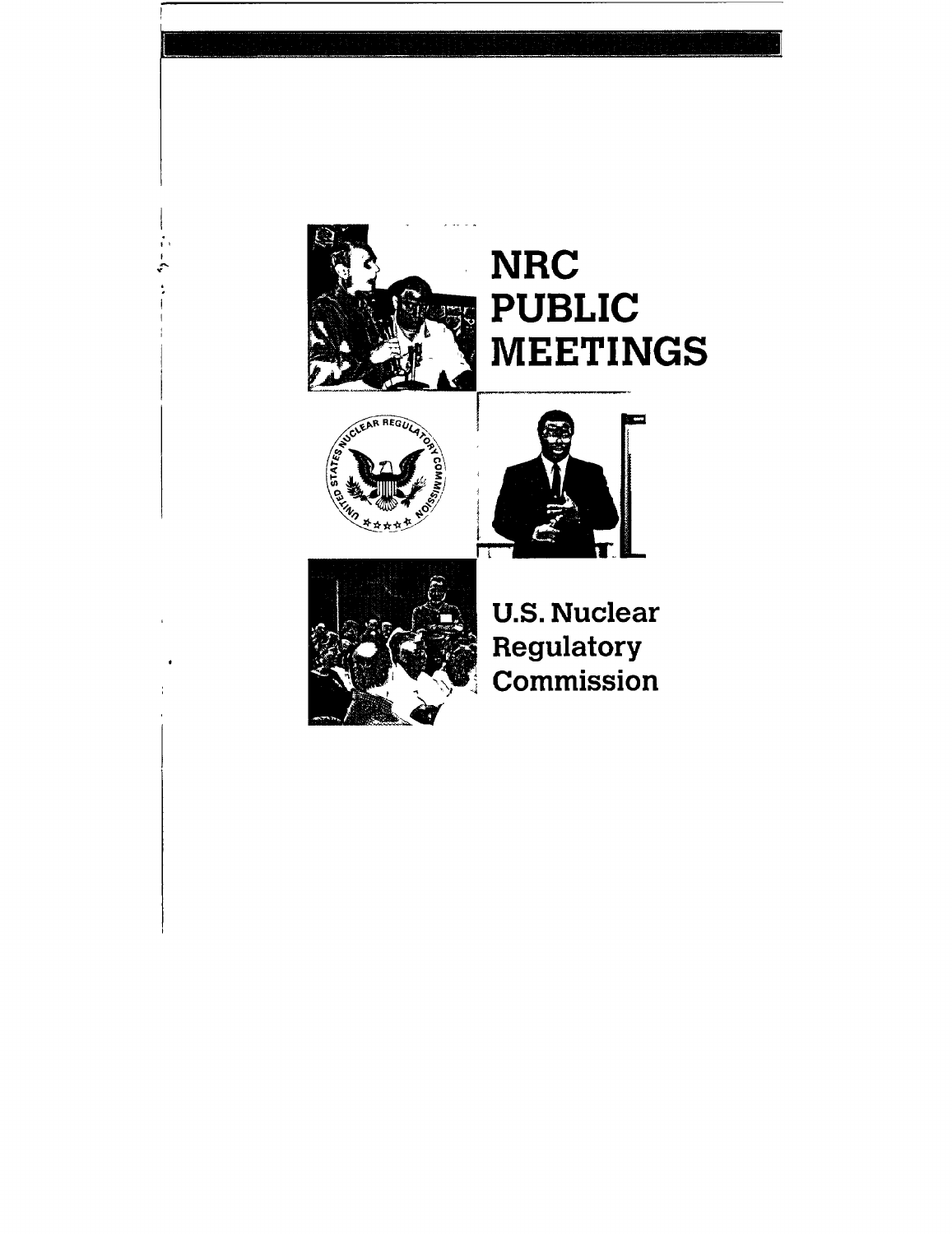the contract of the contract of the

# TABLE OF CONTENTS

i.

| <b>INTRODUCTION</b>            |   |  |  |  |
|--------------------------------|---|--|--|--|
| <b>Scope</b>                   | 1 |  |  |  |
| <b>Notices</b>                 | 2 |  |  |  |
| Security                       | 3 |  |  |  |
| TYPES OF PUBLIC MEETINGS       |   |  |  |  |
| Category 1                     | 3 |  |  |  |
| Category 2                     | 5 |  |  |  |
| Category 3                     | 6 |  |  |  |
| SPECIAL CIRCUMSTANCES          |   |  |  |  |
| <b>TELECONFERENCING</b>        |   |  |  |  |
| <b>SECURITY CONSIDERATIONS</b> |   |  |  |  |
| <b>SUGGESTIONS</b>             |   |  |  |  |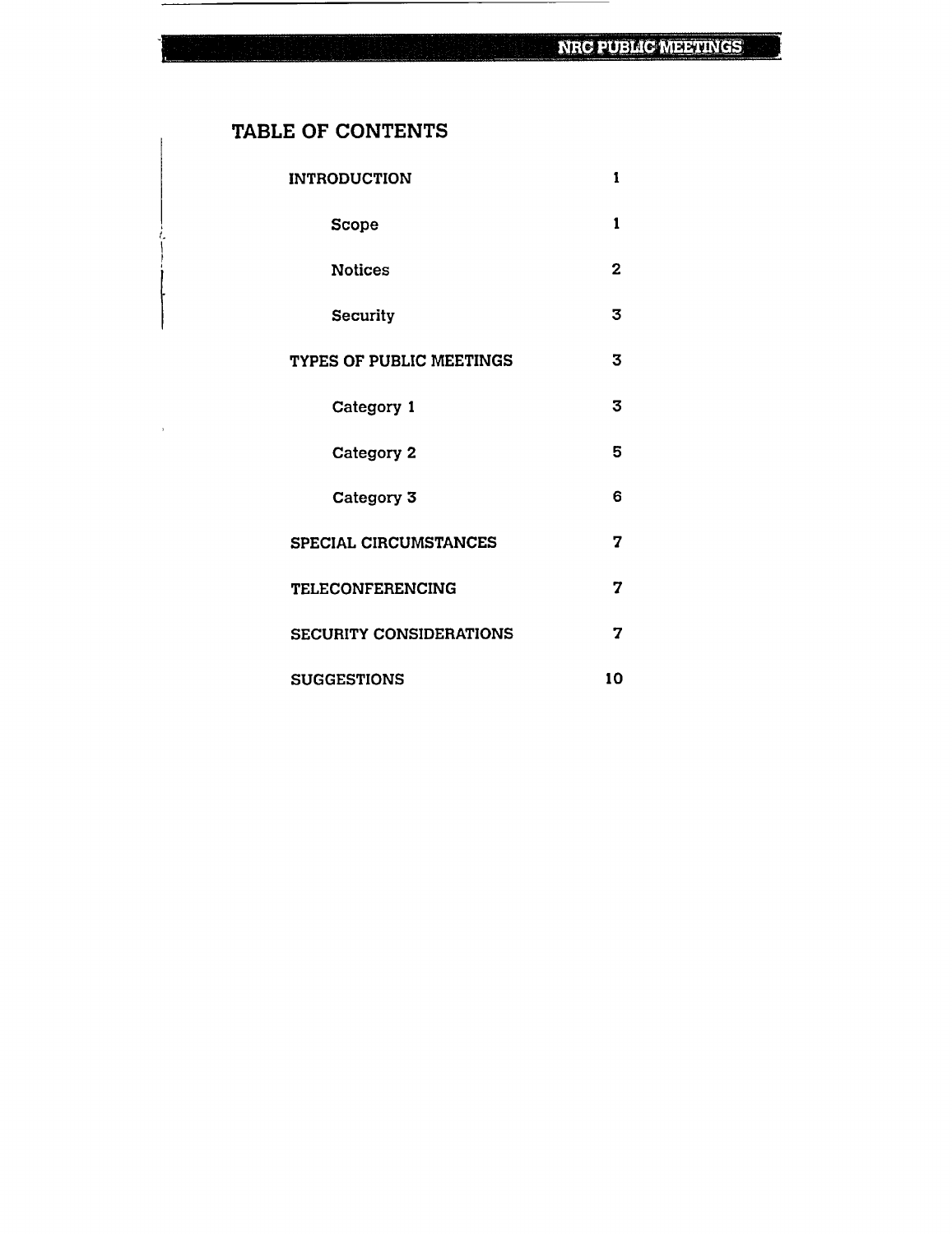



 $\sim$  1000  $\sim$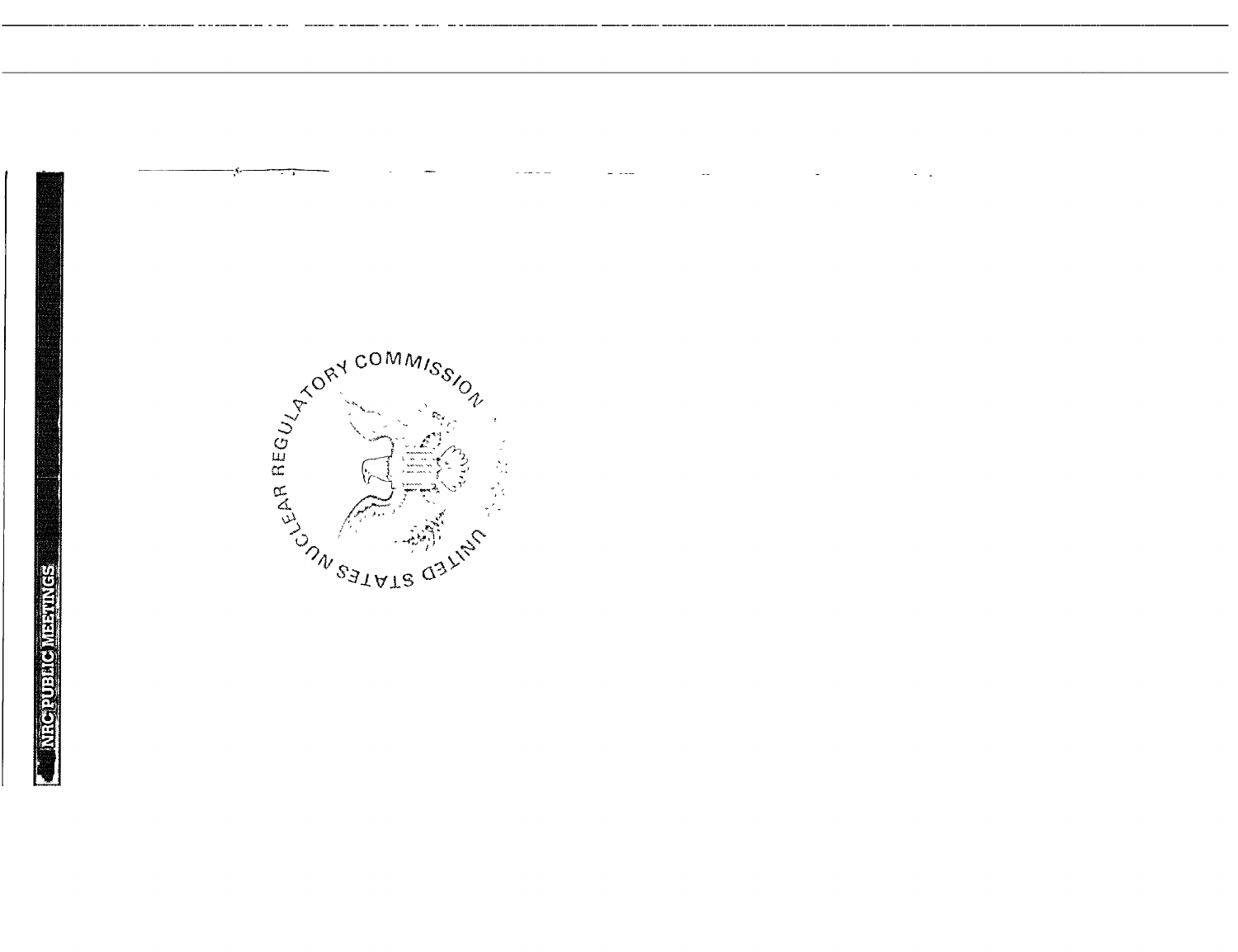# **INTRODUCTION**

Public meetings play a significant role in enhancing public confidence in the Nuclear

Regulatory Commission (NRC) and it's ability to carry out its mission  $-$  to protect public health and safety in commercial uses of nuclear energy. The NRC has long recognized the importance and value of public communication and involvement as a key cornerstone

The Nuclear Regulatory Commission has long recognized the importance and value of public involvement in its activities.

of strong, fair regulation of the nuclear industry. As a result, the agency has sought, over time, with the assistance of members of the public and other stakeholders, to ensure full and fair consideration of issues that are brought to NRC's attention.

This brochure presents NRC's public meeting policy and procedures that emphasize enhancement of public participation. It identifies

three categories of staff meetings and outlines the level of public participation, information availability, and follow-up effort associated with each category.

#### Scope

The information in this brochure applies only to NRC staff-sponsored meetings. There are other procedures and requirements governing Commission meetings, meetings with States, advisory committee meetings, adjudicatory

proceedings conducted by the Atomic Safety and Licensing Board Panel, and hearings.

 $\mathbf{1}$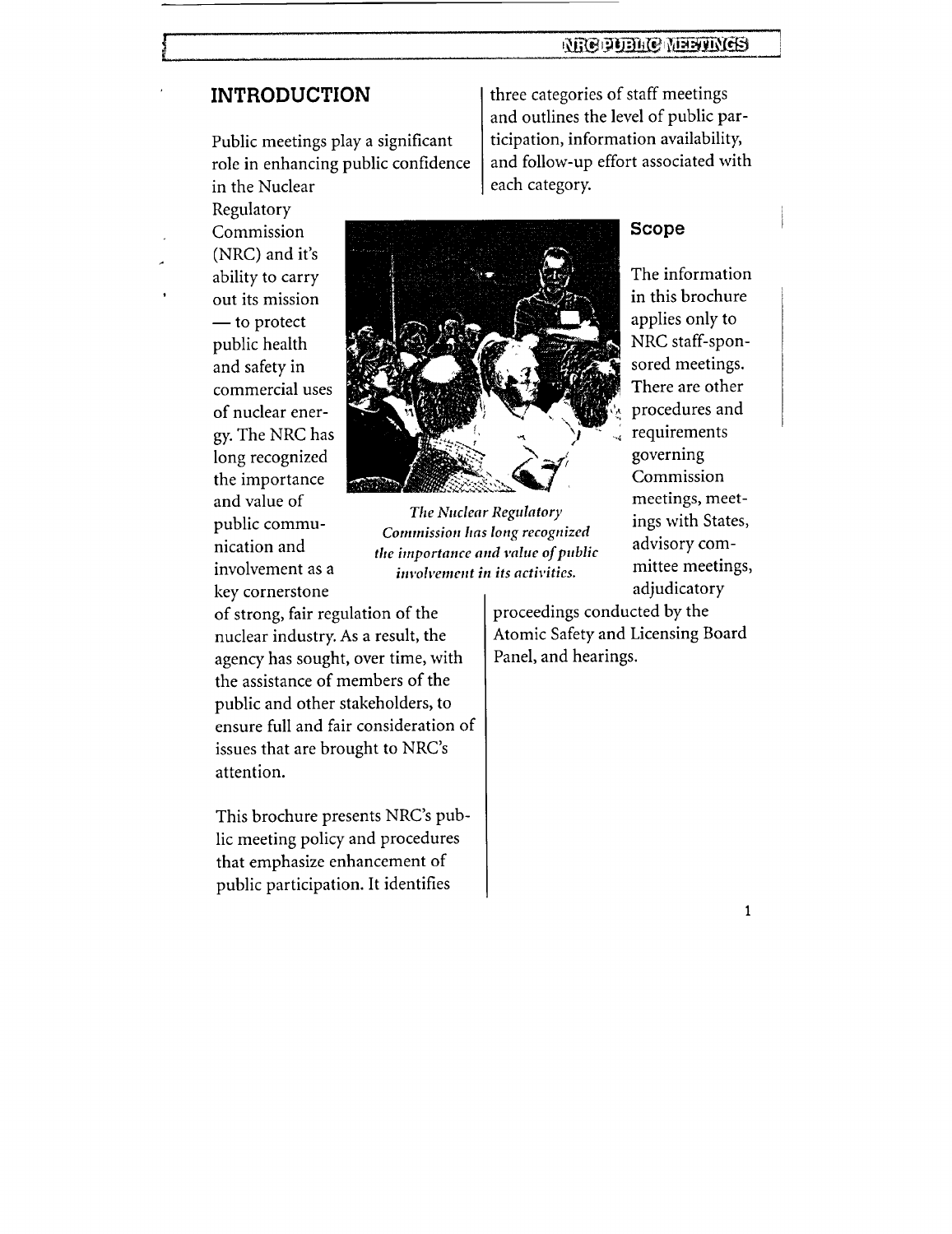# **NRC PUBLIC MEETINGS**

#### Notices

All staff-sponsored meetings are posted approximately 10 days in



advance on NRC's web site at www.nrc.gov. For each meeting, the date, time, location, purpose, cate gory, attendees, and contact are list

> ed. Weekly lists of staff meetings are also posted in NRC's public document room in Rockville, Maryland. In addition, the NRC announces major meetings in press releases, which are posted to NRC's web site, faxed to the news media, and mailed to more than 1,000 addressees. For meetings having high public interest, NRC also

# Public Meeting Schedule

www.nrc.gov

| Meeting<br>Number | Date/<br>Time                                         | Location                                                                     | Facility/<br><b>Docket</b>                                                             | Purpose and Comments                                                                                                                                                                           | <b>Attendees</b>                                                        | <b>NRC</b><br>Contact                         |
|-------------------|-------------------------------------------------------|------------------------------------------------------------------------------|----------------------------------------------------------------------------------------|------------------------------------------------------------------------------------------------------------------------------------------------------------------------------------------------|-------------------------------------------------------------------------|-----------------------------------------------|
| 2002-<br>0574     | 07/31/2002<br>130 <sub>pm</sub><br>07/31/2002<br>7 pm | Peach Bottom<br>Inn 6085<br>Delta Road<br>Delta, PA                          | PEACH BOTTOM<br>2/050-00277<br>PEACH BOTTOM<br>3/050-00278<br>Open House 1 hr<br>pnor/ | Category 3 meeting Provide<br>the public with information<br>on draft EIS for license<br>renewal for Peach Bottom<br>Station Identical sessions<br>(Agenda: ADAMS accession<br>no ML021900031) | NRR Public                                                              | Duke<br>Wheeler<br>(800) 368-<br>5642         |
| 2002-<br>0594     | 07/31/2002 NRC One<br>10 am-4<br>pm                   | White Flint N<br>11555<br>Rockville Pike<br>Room 0-13<br>B4 Rockville.<br>MD | <b>SAXTON NUCLEAR</b><br>FACIL / 050-00146                                             | Category 1 meeting Discuss<br>dose modeling technical<br>issues from the review of the<br>License Termination Plan                                                                             | NRR.NMSS<br>Saxton<br>Nuclear<br>Experimental<br>Corporation,<br>Public | Alexander<br>Adams (301)<br>415-1127          |
| 2002-<br>0609     | 08/01/2002 NRC One<br>9 am-2 pm                       | White Flint N<br>11555<br>Rockville Pike<br>Room 0-4 B6<br>Rockville, MD     | Agenda ADAMS<br>Acn/No<br>ML022040012/                                                 | Category 2 meeting Continue<br>discussion of NEI outline of<br>implementing guidance for<br>National Fire Protection<br>Association standard NFPA<br>805<br>See the agenda <u>Web page</u>     | <b>NRR Nuclear</b><br>Energy<br>Institute,<br>Industry.<br>Public       | Joseph<br>Bırmıngham<br>$(301) 415 -$<br>2829 |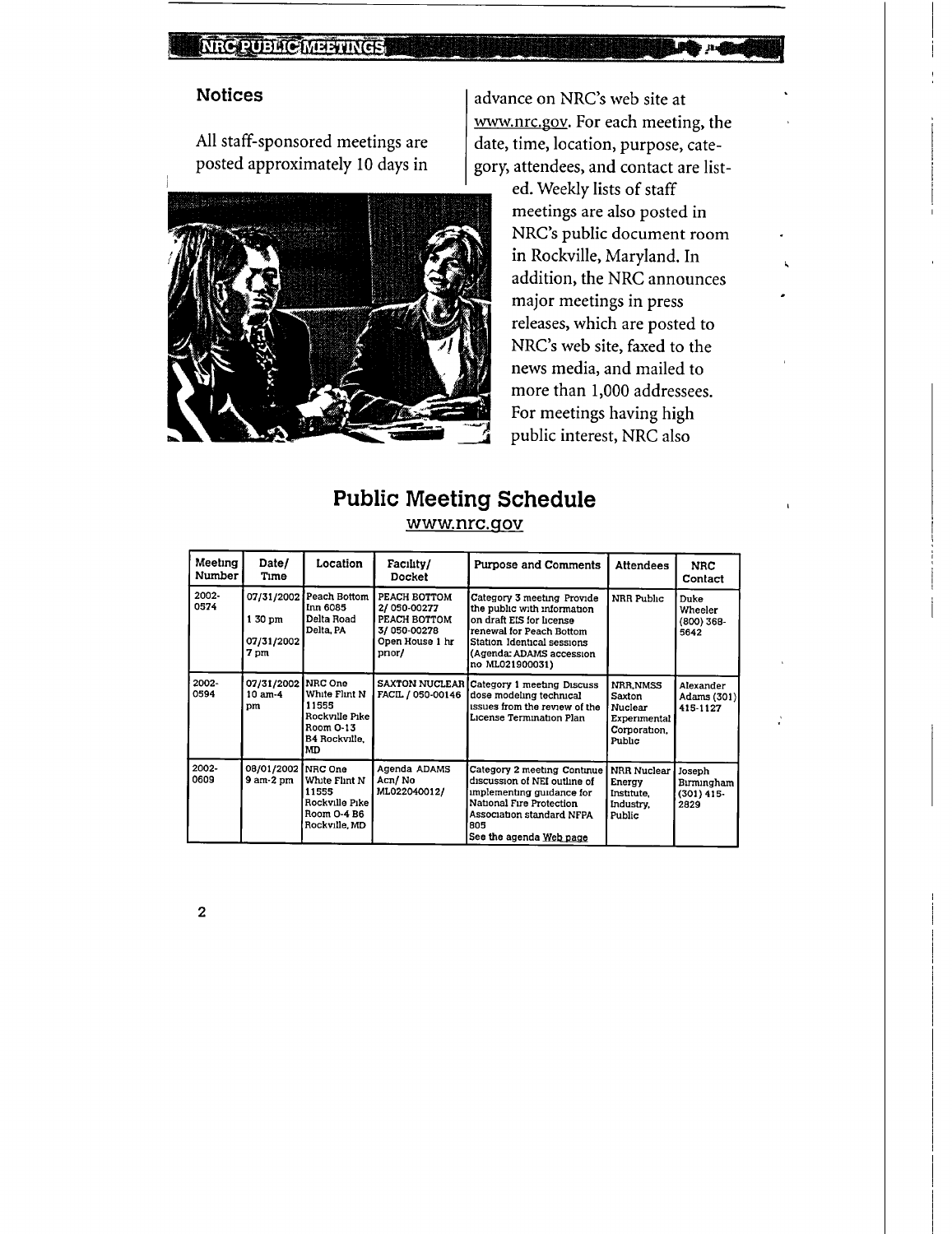<u>Nitoriubino merungsi</u>

newspapers several days in advance of a meeting.  $|$  same owner), certificate of compli-

rorist attacks, NRC meetings dures. Areas sign-in proce-



include NRC understanding visitor registers register register and the applica-<br>Category *I meetings are typically held* of the applicavisitor registra-<br>*inition alicensee and are open to* of the applica<br>*initione licensee and are open to* visitor registra-<br>tion, badging, *public observation*. **ble regulatory**<br>sign-in proce-<br>issues, and to

dures, and parking. These proce-  $\vert$  offer constructive comments, if dures and certain restrictions on  $|$  applicable. cell phone, taping equipment and camera usage are described later in this brochure.

# TYPES OF **PUBLIC MEETINGS**

#### Category **1:**

Meetings in this category are typi cally held with one licensee, vendor, applicant, potential applicant, or petitioner to discuss specific regula-

places an advertisement in local tory issues regarding their particu-<br>newspapers several days in advance and lar facility (or facilities having the

ance, license application.

Examples of this type of meeting could include:

- Annual meetings to discuss NRC's evaluation of a nuclear power plant's performance;
- Regulatory conferences on specific plant problems;
- Pre-decisional enforcement conferences on apparent safety viola tions;
- Plant restart meetings;
- Licensing actions, such as new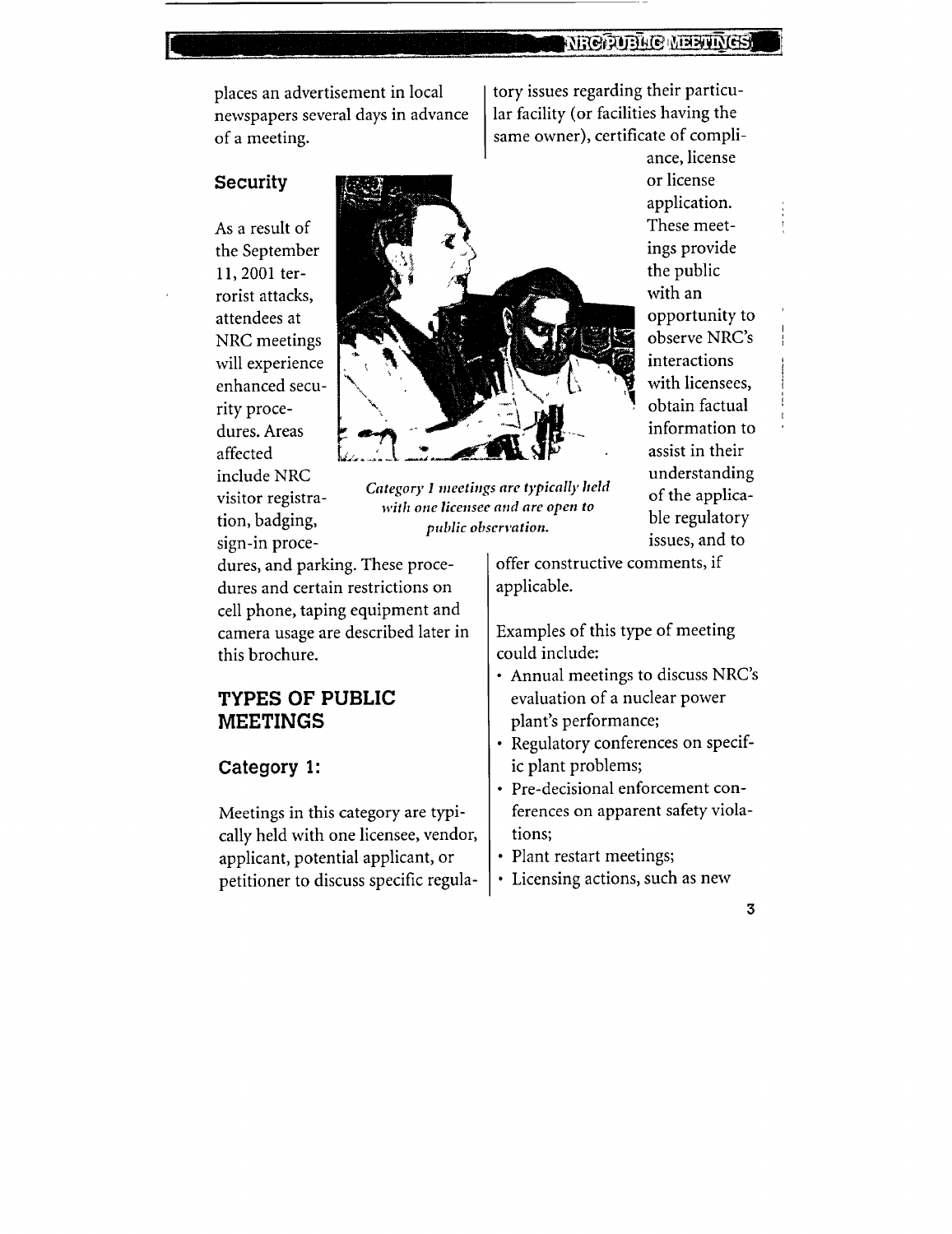#### **INEGRUBAGIMEETINGS**

applications, renewals and amendments for nuclear power



plants; away-from-reactor waste storage sites; large or complex fuel cycle facilities; or waste disposal sites; and

• Inspection exit meetings, such as those for special inspection teams, including Incident Investigation Teams and Augmented Inspection Teams.

# *Level of Participation*

The public is invited to observe the meeting between NRC and the licensee/vendor/applicant and will have the opportunity to communi cate with the NRC staff before the end of the meeting. For those meet ings lasting more than two hours, more than one opportunity will be provided for the public to engage

and speak with NRC staff, before the end of the meeting, if practicable.

#### *Information Provided*

In addition to basic information in the meeting notice, an agen da, with names of speakers, items to be discussed, and any appropriate background docu ments and information to be discussed are identified and made available in NRC's Agency-Wide Documents

Access and Management System (ADAMS). Help in accessing docu ments in ADAMS is available from the NRC Public Document Room staff at 1-800-397-4209 or 1-301 415-4737, between the hours of 7:30 a.m. and 4:15 p.m., or by Internet at pdr@nrc.gov.

#### *Follow-up and Feedback*

Responses to most questions are expected to be provided at the meet ing. For certain questions, informal follow-up by telephone or e-mail may be appropriate. Meeting sum maries will be made publicly avail able in ADAMS after the meeting. Forms will be available at the meet ing for all attendees to provide feed back on each meeting to help the NRC enhance public participation.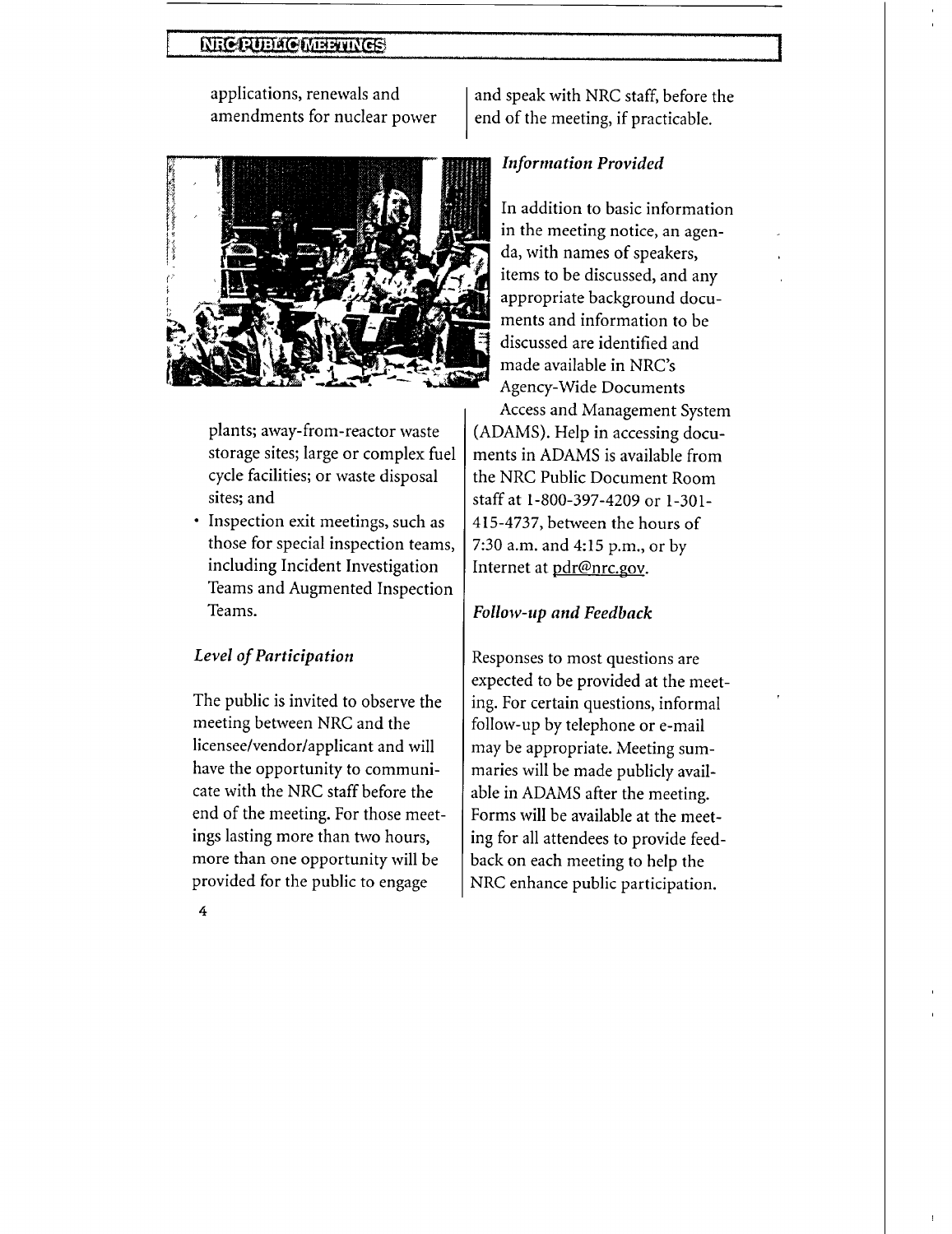# Category 2:

Meetings in this category are typi cally held with a group of industry representatives, licensees, vendors, or non-governmental organizations, such as public interest and citizen

groups, to focus discus sions on issues that could apply to several facilities. Examples of such issues are plant sys tem aging, license spent fuel



renewal, *Category 2 meetings provide an opportunity for* Category 1 decommis- the public to provide NRC with feedback on the meetings sioning, and analysis of issues, alternatives, and/or decisions. except that

storage. These meetings provide an opportunity for the public to not only observe and obtain factual information, but to also participate by providing NRC with feedback on issues, alternatives, and/or deci sions.

#### *Level of Participation*

)

 $\mathbf{r}$ 

 $\frac{1}{2}$ 

The public is invited to discuss reg ulatory issues at designated points identified on the agenda.

#### *Information Provided*

Information is provided in the same manner as for Category 1 meetings. However, a web page with links to other appropriate background information may also be available.

> *Follow-up and Feedback*

Follow-up and feed back are essentially the same as for

meeting

summaries or transcripts will be available on the NRC web, if a spe cific site is established.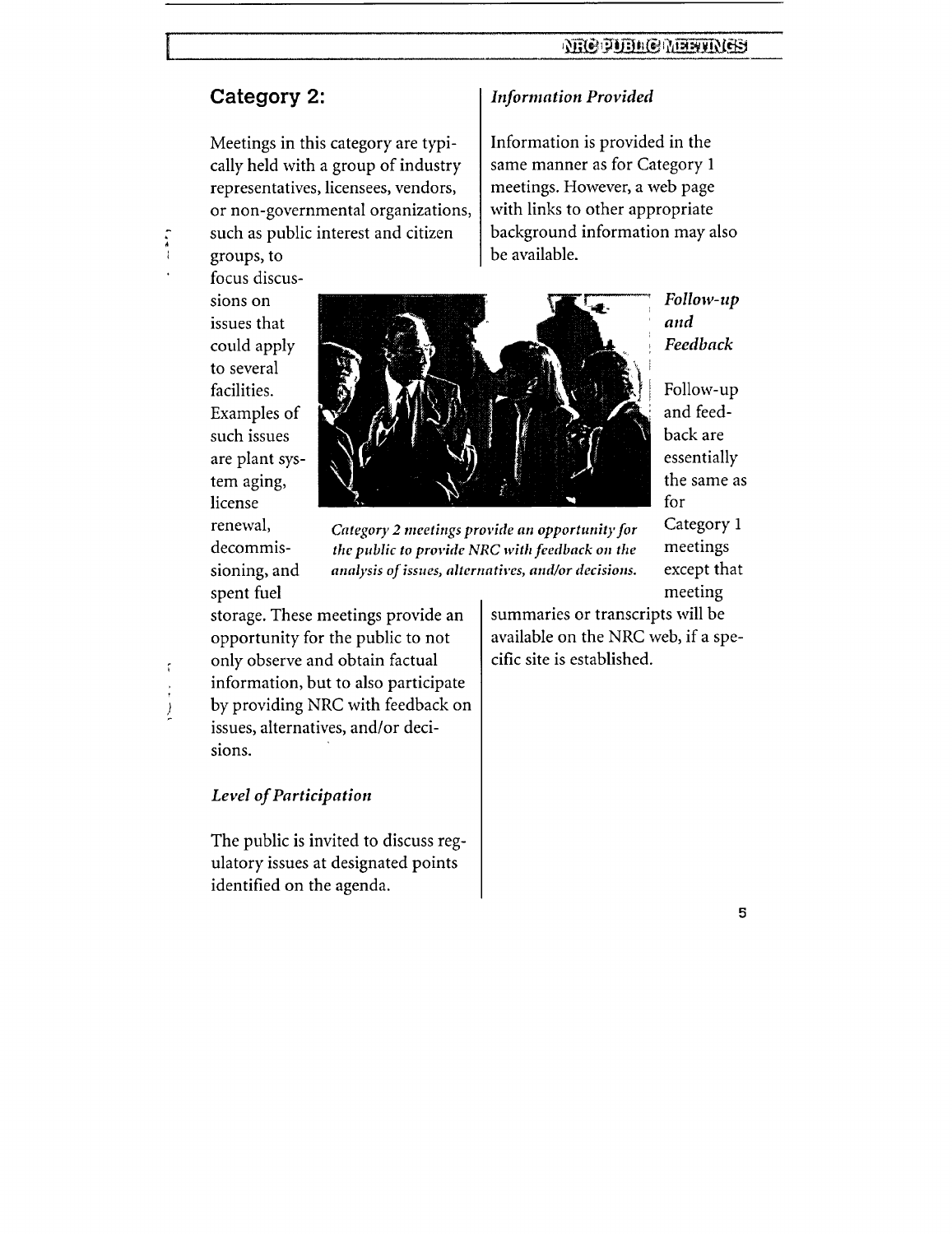# NRC RUBAC MEETINGS

# Category **3:**

Meetings in this category are typi cally held with representatives of non-government organizations, private citizens or interested par ties, or various businesses or indus tries to fully engage them in discussion. These types of meetings provide an opportunity for NRC and the public to work directly together to ensure that the issues and concerns are understood and considered by NRC. The intended objective for the public at this type



*Category 3 meetings fidly engage the public in discussions.*

of meeting is to work with the NRC and to provide a range of views, information, concerns and suggestions with regard to regula tory issues.

Examples of this type of meeting include:

- Town hall or roundtable discussions;
- Environmental Impact Statement scoping meetings;
- Workshops;
- NRC's annual Regulatory Information Conference;
- The Nuclear Safety Research Conference; and
- Proposed rulemaking meetings

#### *Level of Participation*

This type of meeting, where pub lic participation is actively sought, provides the public with the widest participation opportu nities with NRC and the other participants throughout the meeting.

V

#### *Information Provided*

A specific web page is created for this type of meeting, where all relevant documents, including the agenda, participants, and background documents, will be posted and linked. This informa tion will also be available at the meeting and in ADAMS.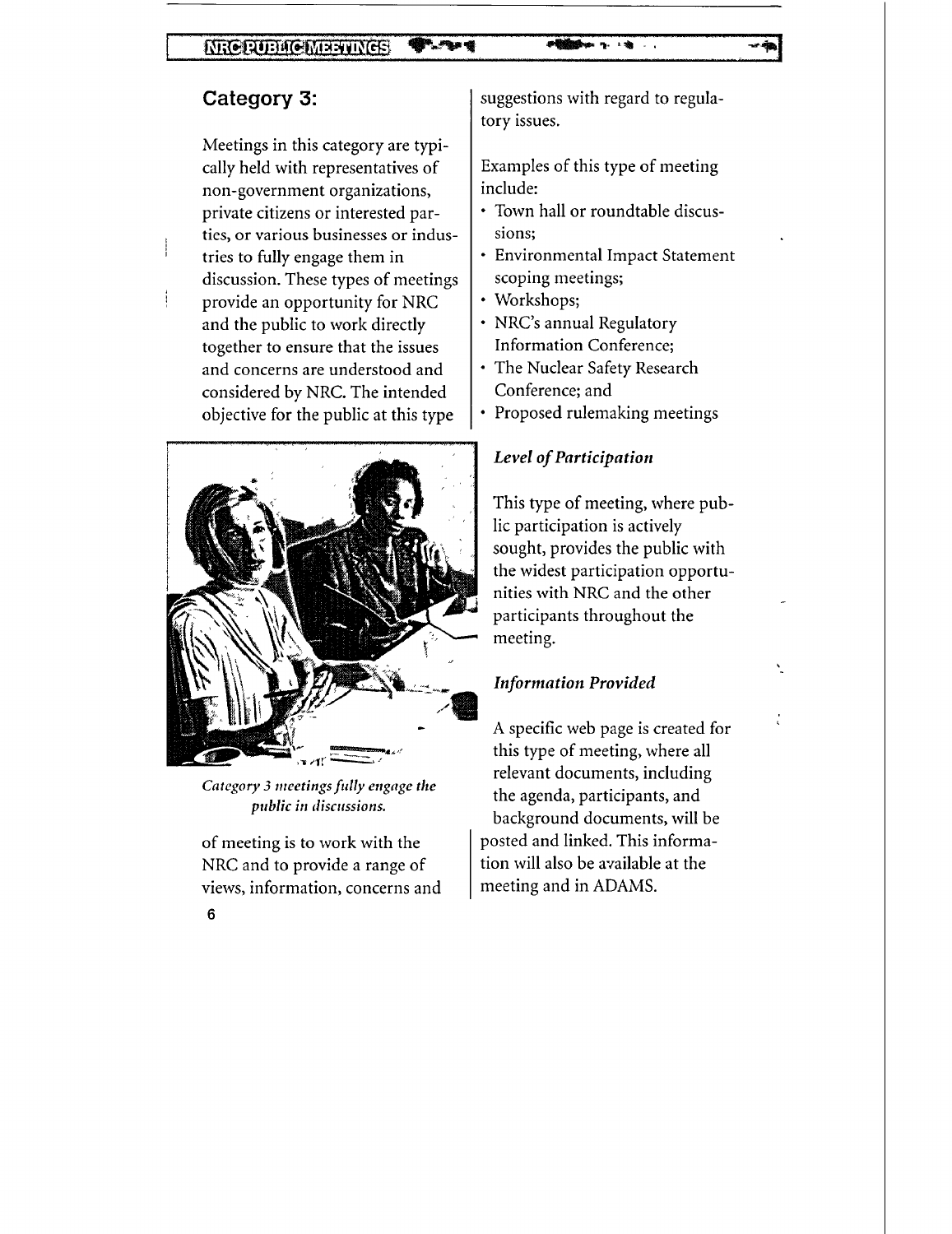#### *Follow-up and Feedback*

Follow-up and feedback at these types of meeting is simi lar to that in Category 2 meet ings, but meeting summaries or transcripts will be provided in ADAMS and linked to the NRC web site.

# **SPECIAL CIRCUMSTANCES**

There may be special circum stances that may require flexi bility in adjusting public participation levels for certain meetings. For instance, meetings that would normally be character ized as Category 1 may be changed to Category 2 or 3 because of unusually high public interest. Advance notification of any meet ing changes will be announced promptly on the NRC web site.

#### **TELECONFERENCING**

Whenever practicable, NRC will make a reasonable effort to provide teleconferencing access for meet ings which are not easily accessible to interested citizens. Information about teleconferencing will be pro vided in individual meeting notices.



**.oft. .0 , mm sý**

*Whenever practicable, NRC will make a reasonable effort to provide teleconferencing access for meetings which are not easily accessible to interested citizens.*

#### **SECURITY CONSIDERATIONS**

Due to the events of September 11, NRC's visitor security procedures were further strengthened. Attendees at all NRC-sponsored meetings should expect to encounter the following security measures, which are in place to protect our employees and visitors, alike. Security requirements may differ, however, for meetings in remote locations.

# *Visitor Registration, Badging and Sign-in Procedures*

All visitors attending meetings at NRC's White Flint North complex in Rockville, Maryland, are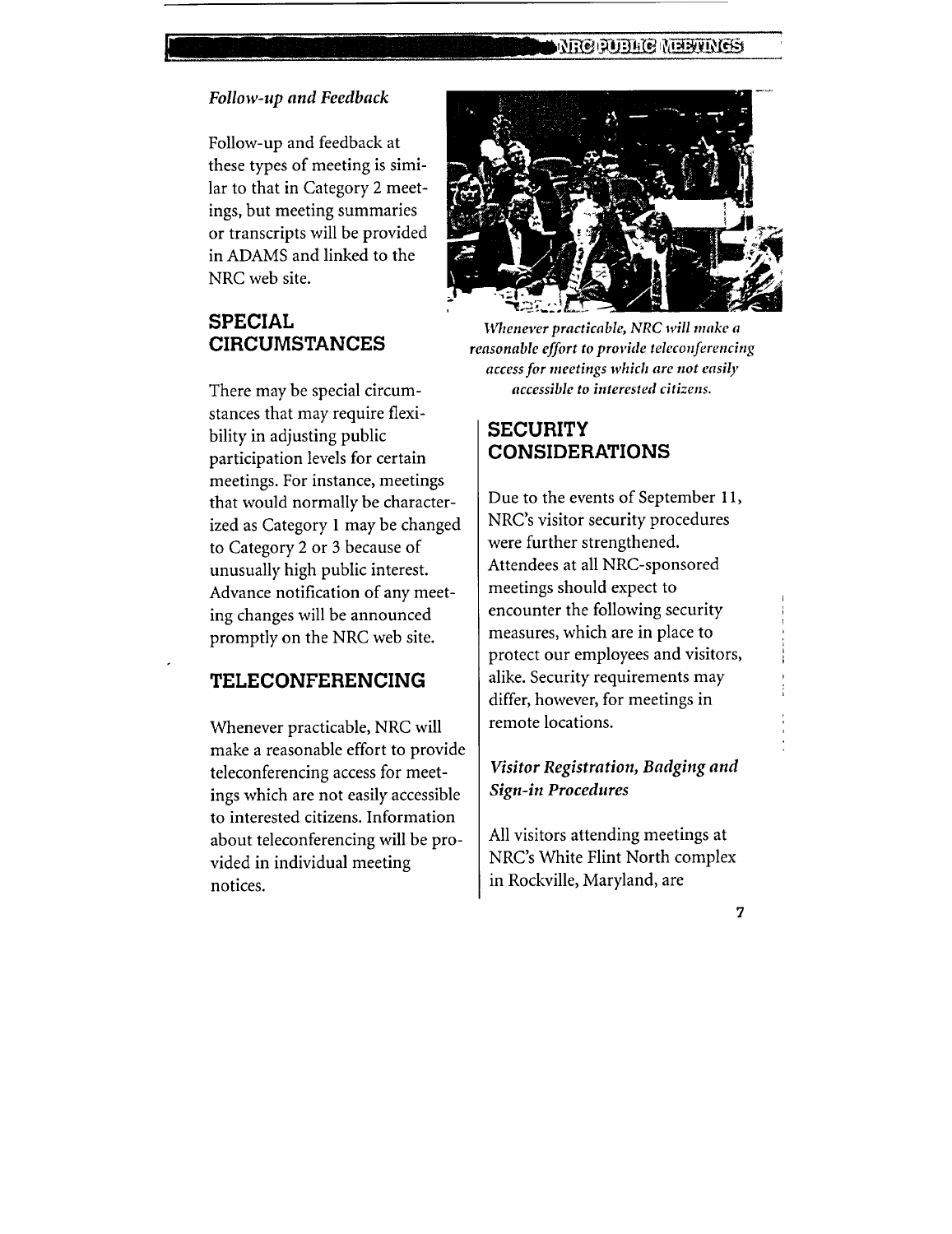### **MRCQUELCMENTRES**

screened through metal detectors and their packages are x-rayed. **All**  visitors age 18 and older must pres ent a picture ID, and register their name, organization, time, place and purpose of their visit. Registered visitors are free to move about without an escort in the following public spaces located on the first

by an NRC employee, to park inside the garage or outside visitor parking area. Permission to park in the NRC garage requires an NRC escort before driving into the garage and to accompany the visi tor from the garage to the recep tionist area for screening, registration, and badging.

floor lobby area: NRC Public Document Room; Commission Meeting Room, when open for a meeting; the NUREG Café; Exhibit Area; Cafeteria; Snack 'N Go; the Credit Union; and the



*Use of Cell Phones, Taping Equipment and Cameras*

Portable electronic devices are allowed into NRC buildings and public meet ings. This includes cellu lar telephones,

public restrooms. Any visitors going above the first floor lobby level must display an NRC visitor badge and be escorted by an NRC employee.

#### *Parking*

Visitor vehicles are subject to inspection before being allowed into the NRC complex. Visitors must have prior approval, arranged

pagers, palm-size computing devices, two-way radios, audio/data recorders, and portable computers. Cameras and video recording devices (e.g., camcorders) are per mitted in public meetings on a case-by-case basis, with the approval of the Director, Office of Public Affairs, or the Director, Division of Facilities and Security. Devices that could interrupt or dis tract from public meetings (e.g.,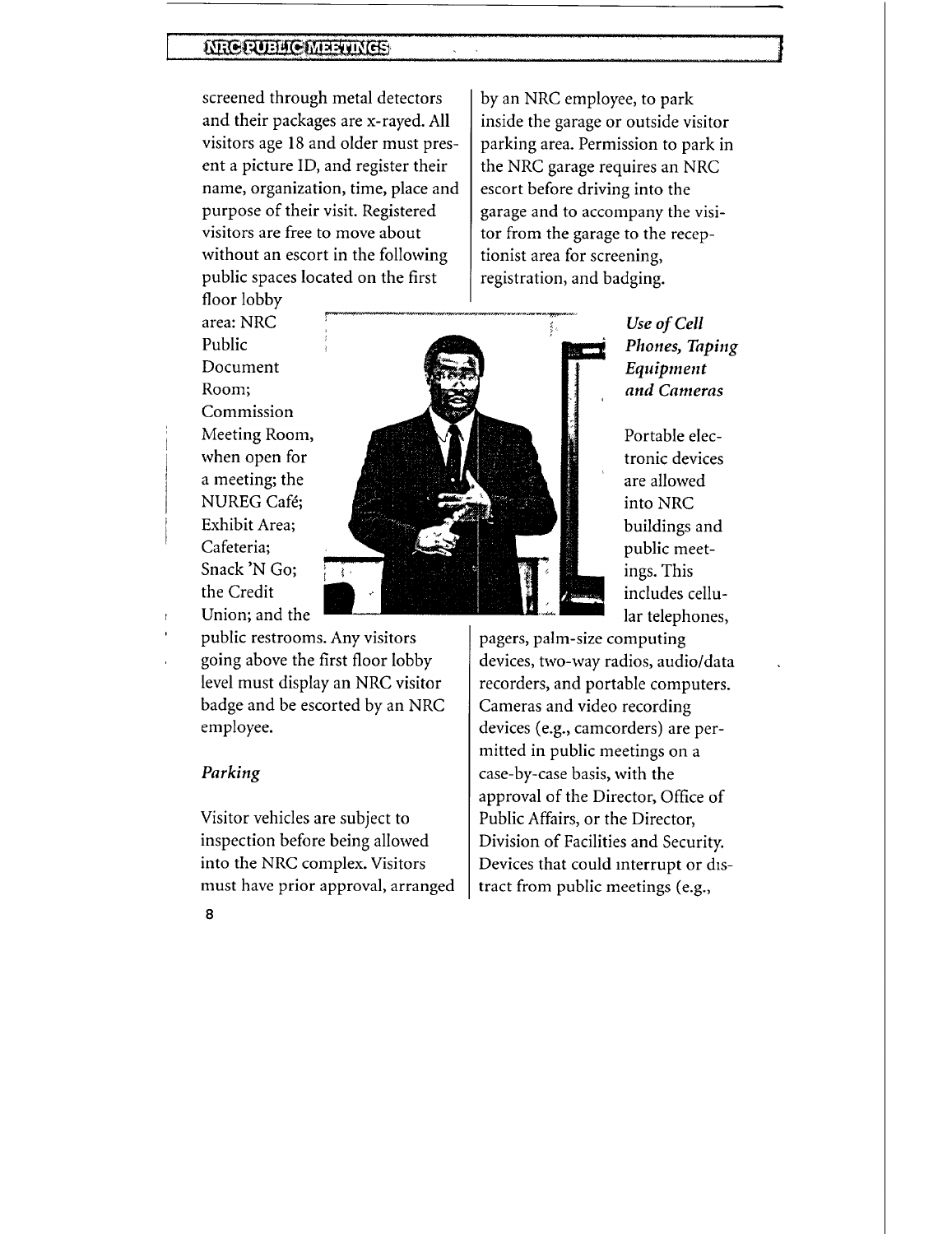cellular phones, pagers, two-way radios) are not to be used during public meetings.

#### *Restrictions on Packages, Searches*

Signs, banners, posters and displays not larger than 18"x18" are permit ted at NRC meetings; however, they cannot be waved, held over one's head or generally moved about in the meeting room because they are distracting to the participants and audience. Signs, banners, posters and displays affixed to sticks, poles, and the like are not permitted in the meeting room.

*Use of NRC Copiers, Telephones, and Fax Machines* 

Visitors may not use these items without the approval and supervision of an NRC employee. Visitors may use the lobby level telephones to make brief in-house and local calls.

Visitor control procedures are established for remote NRC public meetings and hearings based on an overall assessment by the NRC's Physical Security Branch taking

into account potential security con cerns. Security requirements rela tive to visitors at similar facilities nationwide may differ based on factors that may not be readily apparent and, therefore, meetings are evaluated on a case-by-case basis.



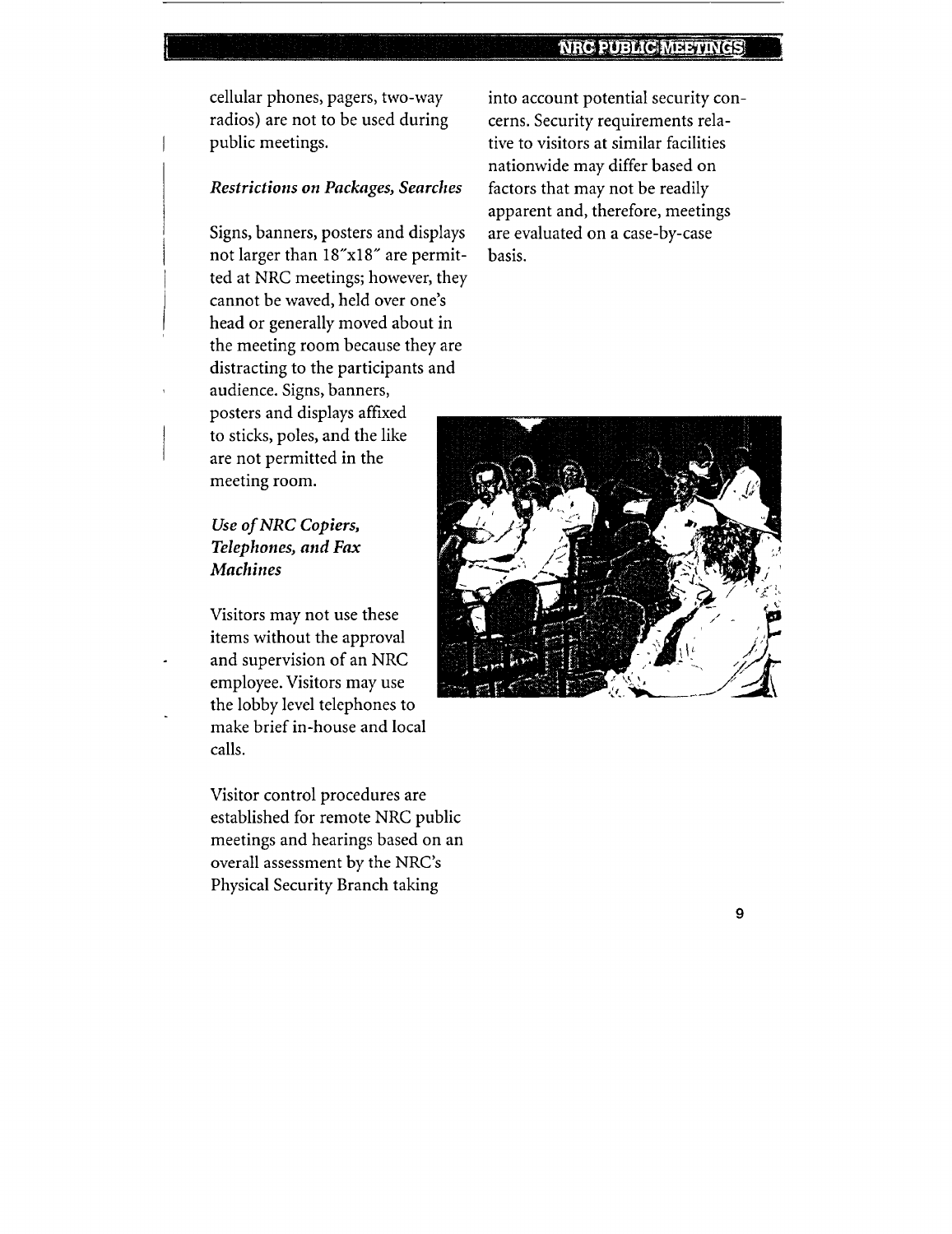# **МЕСЕОЗИСИЛЯНИМСЕ**

# **SUGGESTIONS**

If you have suggestions for improv ing public meetings, please provide them using the public meeting feedback form, available at public meetings, or otherwise in writing to: The Assistant for Communications, Deputy Executive Director for Management Services, Office of the Executive Director for Operations, U.S. Nuclear Regulatory Commission, Washington, DC 20555.

Comments on NRC's public partici pation policies, procedures, or on any of NRC's programs, can also be submitted at the link on the Public Involvement Page on NRC's web site at www.nrc.gov.